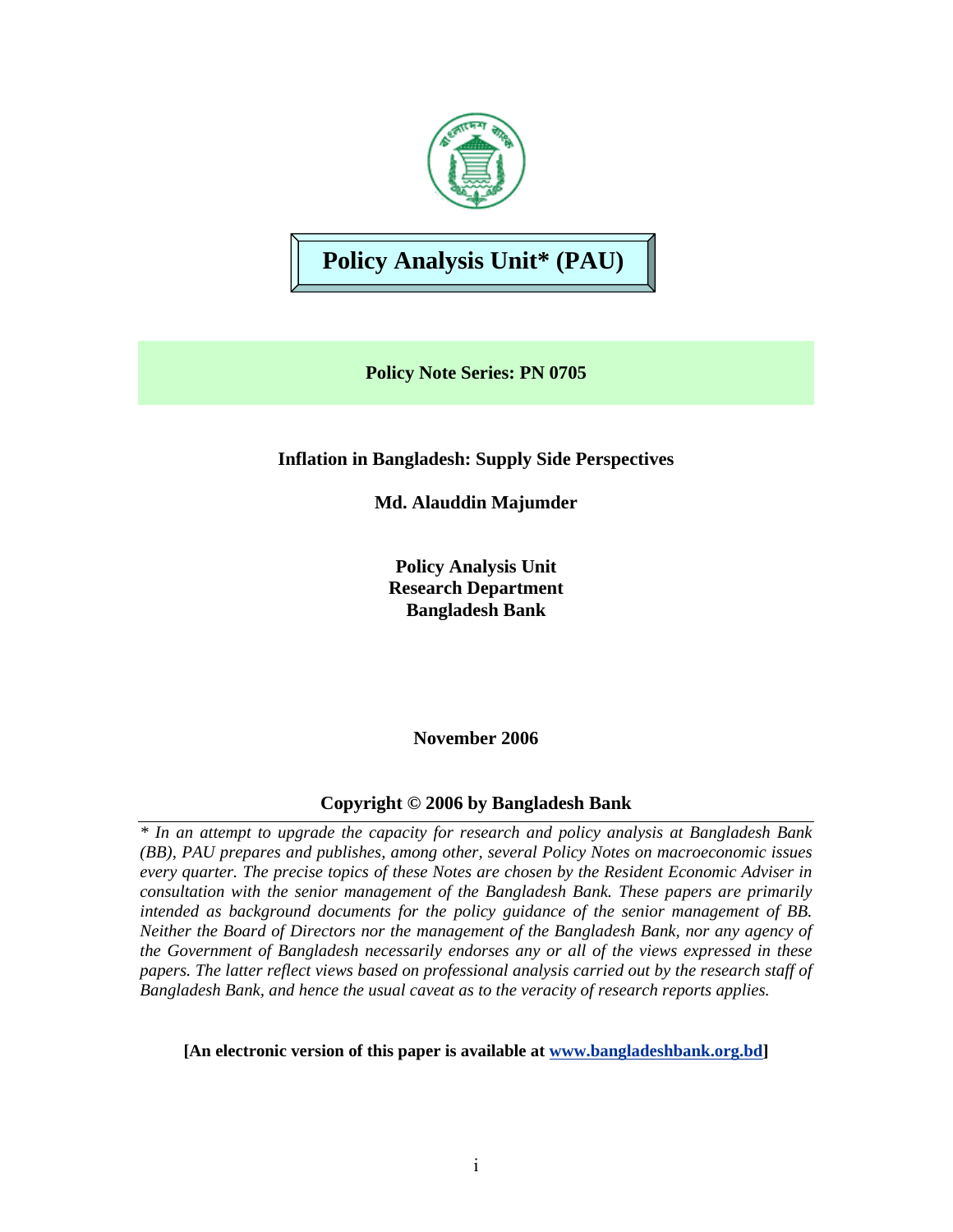#### **Inflation in Bangladesh: Supply Side Perspectives Md. Alauddin Majumder<sup>1</sup>**

#### **November 2006**

#### **Abstract**

This policy note is an exploratory attempt to verify the popular argument that cost side factors are no less contributory than demand side factors in stimulating inflation in the Bangladesh economy. There is historical and contemporary evidence in favour of this argument. An analysis of the inflation trend of recent years is suggestive of significant mutual relationship between consumer price inflation and supply side phenomena such as import cost, oil price hike, exchange rate and production shocks. Wage inflation, however, has been found to be weakly related to inflation. The findings of the study should prompt policy makers to take supply side issues into account while taking steps to contain harmful inflation so that possible mistreatment can be avoided.

 $\overline{a}$ 

<sup>&</sup>lt;sup>1</sup> The author is a Research Economist, Policy Analysis Unit, Research Department, Bangladesh Bank. He is highly indebted to Professor Dr. Syed Mainul Ahsan for his extensive guidance and instructions. He also would like to give thanks to Dr. Md. Akhtaruzzaman, Dr. Md. Habibur Rahman and Dr. Sayera Younus, Senior Research Economists, PAU for their generous cooperation. The views expressed in this Note, however, are of author's own and do not necessarily reflect the views of the Bank.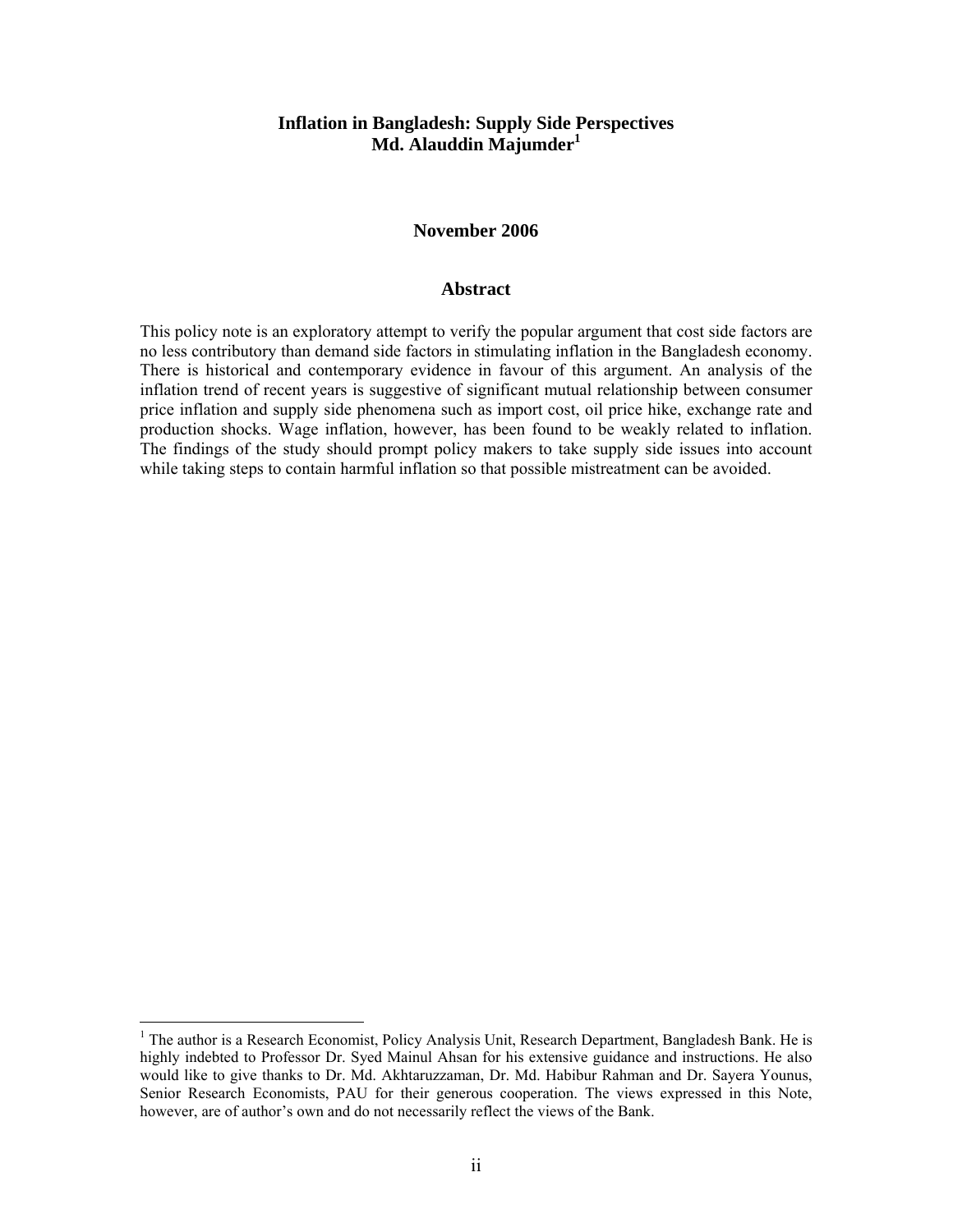# **Inflation in Bangladesh: Supply Side Perspectives**

### **(a) Introduction**

1

Substantial debate is still going on among economists regarding the causes of inflation. While monetarists view money supply as the only factor causing inflation through the demand channel, many believe in the supply side phenomena as important sources of inflation. According to the latter, movements in cost, either by restraining or easing the supply side, force inflation to move in a similar direction. History is replete with quite a few major examples of inflation that appeared to be the consequences of supply side disturbances. USA is said to have experienced remarkable inflation led by oil-shocks in 1971-74, 1979-80 and 1990 (Dornbush and Fischer 1994). Moreover, recent surge of global inflation is also believed to be an instance of inflation emanating from the oil crisis. In the Bangladesh economy, a series of incidents occurred over the recent couple of years prompting researchers to recognize the significant role of supply side phenomena in fueling inflation in Bangladesh. This policy note attempts to empirically examine the extent to which the recent inflationary impetus in Bangladesh may be attributed to adverse cost conditions or supply side considerations.

# **(b) Analysis of the Recent Trends in Inflation**

Figure-1 demonstrates the trends of Bangladesh inflation by depicting month-wise data of general, food and non-food consumer price inflation (annualized 3-month moving average) from FY03 to FY06. The purpose of using 3-month average instead of traditional



**Figure-1: Inflation Trends (annualized 3-month moving average)** 

*Source: Constructed by the author from data available from Economic Trends* 

12-month in calculating inflation is to capture the dynamics implicit in the recent price data.<sup>2</sup> It is observed from the figure that inflation maintained a highly erratic movement ranging from 14.82 percent in November '04 to (-)3.04 percent in February '06. The volatility of the inflation behavior can be largely attributed to the food sector. The food inflation seems to have severely fluctuated within the range between (-)6.75 in February '06 to 21.88 in November '04. By contrast, the non-food sector inflation showed a

 $2$  The 12-month base, however, is most useful in understanding longer term behavior, where much of the seasonality has already been removed.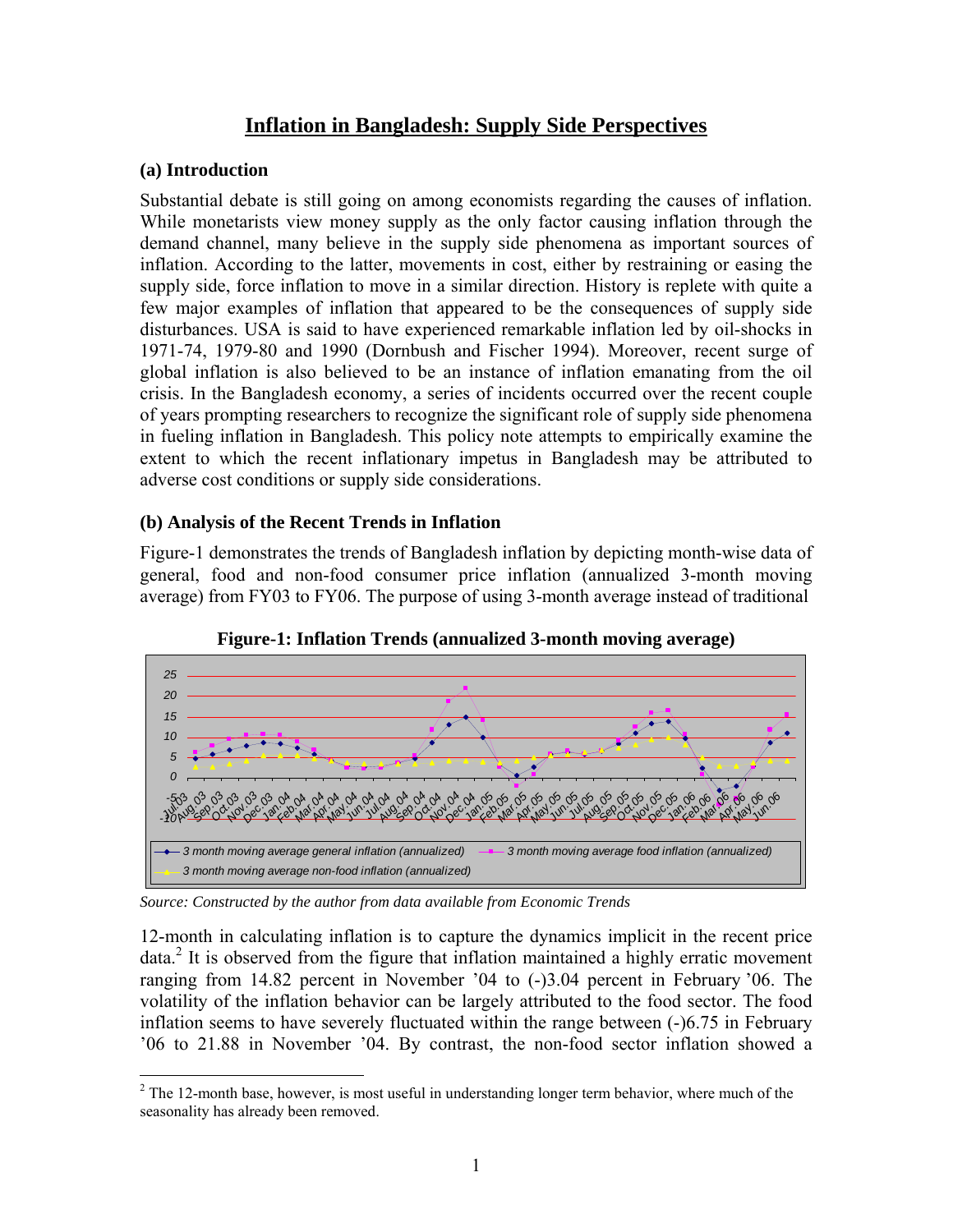relatively steady pattern reflecting less seasonality. The fluctuation in food inflation is, in part, a manifestation of the typical seasonality in food production and the developments in the global commodity market. It would, therefore, be important to recognize the role of the cost/supply side phenomena in explaining Bangladesh inflation. As seen in the Figure-1, the inflation rate was over 5 percent during a significant number of months. It is also evident that the incidence of high food inflation is responsible for this situation. Except for a few instances, food inflation continued to be well above non-food inflation during the whole period. Moreover, whereas non-food inflation hardly exceeded 5 percent, the food inflation was higher than 5 percent almost as a rule. An analysis of the latest trends reveals that general and food inflation simultaneously started declining after November '05, reaching the lowest level in February '06 and then registering a sharp uptrend to end up with 11.02 and 15.53 percent respectively in the last month of FY06. The non-food inflation, although moderate, followed a similar pattern before reaching 4.3 percent at the end of the period. These trends appear to capture a broader seasonal behaviour of prices in Bangladesh at least as seen in the data from FY04 to FY06.

The surge in food inflation in the  $4<sup>th</sup>$  quarter of FY06 does not appear to be related to seasonality, as the behavior of food prices in the comparable period of the previous two years, i.e., FY05 and FY04 indicates little volatility. The actual inflation in the latter dates ranged between 2.67 percent (FY04) and 6.27 percent (FY05). Further exploration of the source of the FY06  $(4<sup>th</sup>$  quarter) price hike therefore appears urgent.

#### **(c) Labour Cost**

Wage, the labour cost, is often seen as the key reason behind cost-push inflation. Wage increase without any commensurate increase in productivity kicks off a wage-price spiral, allowing for sustained inflation. Analysis of the movements of nominal wage rate inflation generally gives an idea about the labor cost scenario. The time path of the nominal wage inflation portrayed in Figure-2 suggests that in Bangladesh, the wage inflation has been pretty stable at above 5 percent per annum with some short-term fluctuations over the period from July '03 to June '06. Under the assumption of little or no improvement of workers' productivity growth, wage inflation at such high level is an indication of cost escalation over time. However, whether the accelerated cost has translated into inflation is not clearly observable in the figure. An analysis of the correlation matrix presented in Box-1 is useful in exploring the precise link between labor cost and inflation. It is seen from the matrix that wage rate inflation has statistically significant association only with rural food inflation (coefficient of 0.22) at the 10 percent level of significance during the period from FY00 to FY06. It, therefore, appears that wage inflation cannot be a dominant factor in explaining the price behavior in Bangladesh. This is what one would normally expect in a labor surplus environment.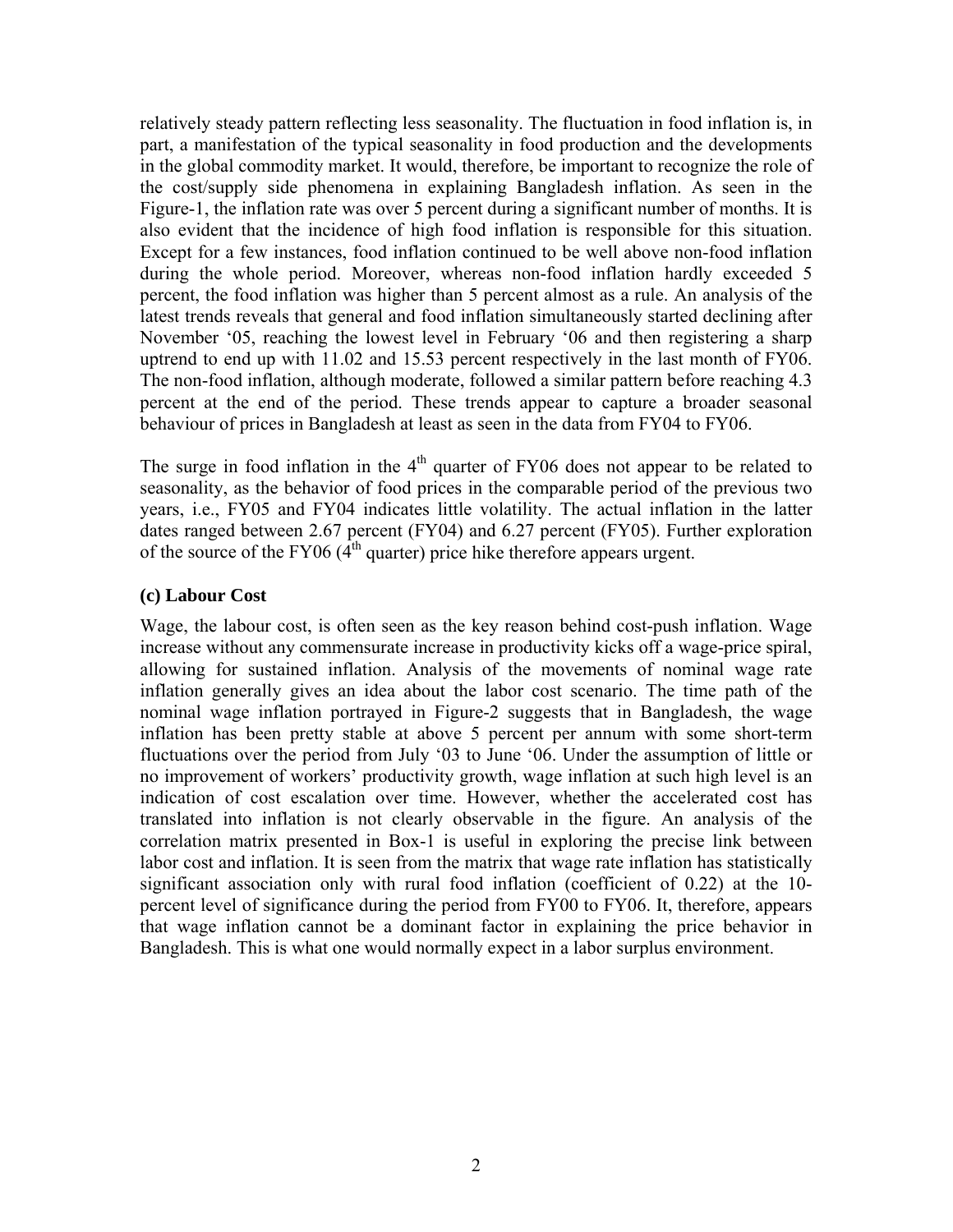

**Figure-2: Labor Cost and Inflation (annualized 3-month moving average)** 

*Source: Bangladesh Economic Review 2005 and BB publications.*

# **(d) Import Cost**

Typically import occupies a significant place in the Bangladesh economy, accounting for as high as above 20 percent or more of GDP in FY06. At the margin, most of the essential food items (for example, sugar, rice, wheat, onion and edible oil) and, more generally, machineries, intermediate goods and raw materials used in production are imported. Cost of imports can, therefore, be expected to have a substantial influence on domestic inflation directly (through final goods) or indirectly (through intermediate goods). According to available statistics, import price index (MPI) of Bangladesh has continuously soared over time which is reflected by an almost straight upward curve in



**Figure-3: Import Cost and Inflation (12-month moving average)** 

*Source: Economic Trends, Bangladesh Bank Annual Report and BBS publication. \* M-price index of the year 2005-06 has been estimated.* 

Figure-3. The figure also depicts the inflation trend. Comparison among the trends in import price index and inflation provides an observation about the relationship between these indices. It is seen that although during the period from FY97 to FY01 the relationship is somewhat ambiguous, the co-movement from FY01 onward appears robust. To verify this relationship, a separate correlation matrix has been constructed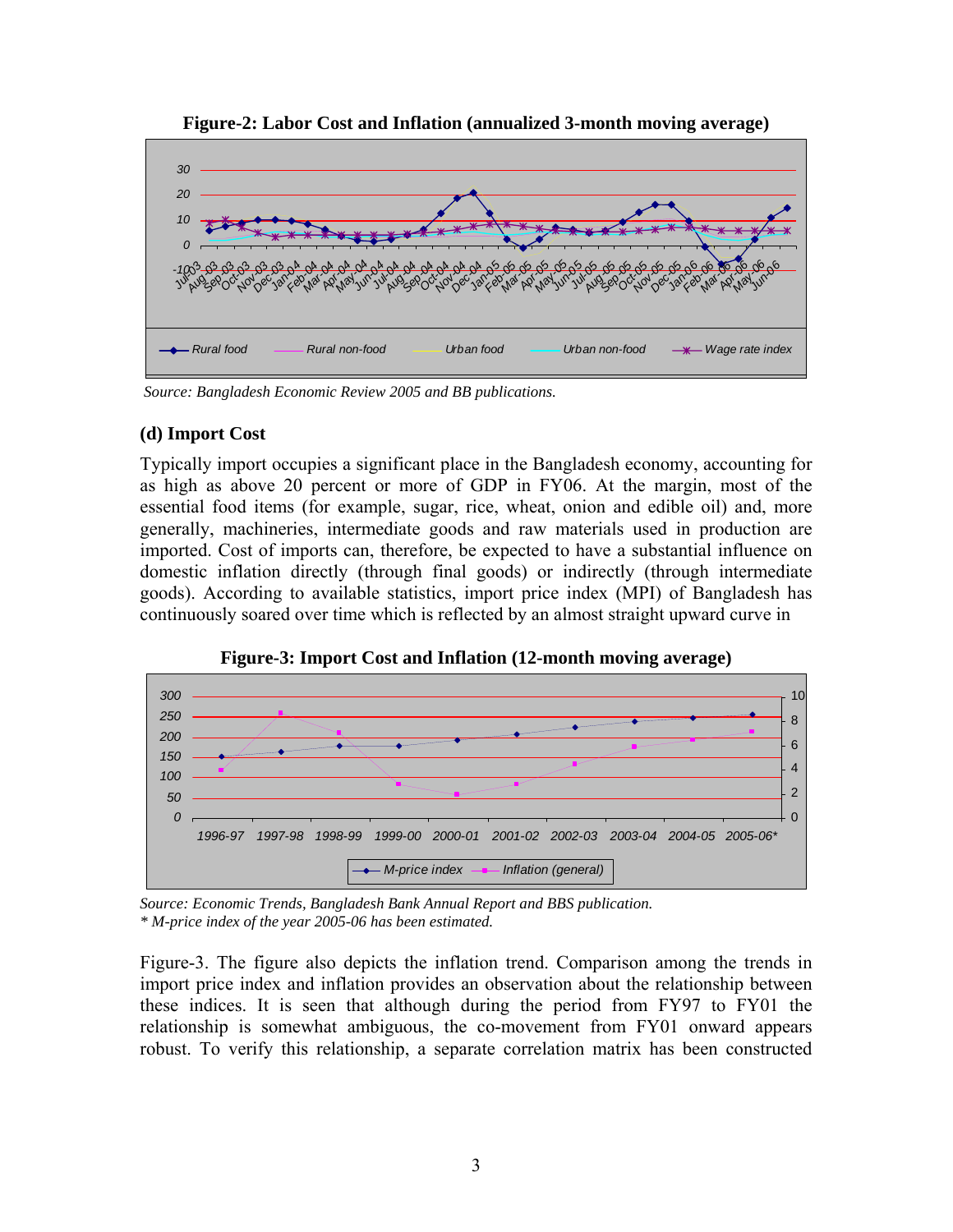using yearly data for the period from FY01 to FY06.<sup>3</sup> The correlation analysis, presented in the Box-2, reveals that while the relationships between import price index and categories of non-food inflation (urban and rural) are insignificant, the former is found to have economically as well as statistically highly significant association with the categories of food inflation (urban and rural). The positive association is suggestive of the hypothesis that the surge in inflation is in part a supply side phenomenon.<sup>4</sup> Evidently, the reasons for increase in import price are twofold- exchange rate depreciation and increase in international commodity prices.

# **(e) Exchange Rate**

Exchange rate exerts inflationary pressure mainly via import prices. Historically, exchange rate in Bangladesh exhibited steady increase over time. The period average BDT-USD exchange rate was recorded at 61.39 during FY05 in comparison to 40.20 and 50.31 during FY95 and FY00 respectively. The comparable FY06 figure rose to 67.08 as the currency remained under pressure during the first three quarters of the fiscal year. The inflation in the fourth quarter of FY06 (Figure-1) seems to have been prompted by a sharp increase in the exchange rate throughout the second quarter and part of the third quarter of the same fiscal.<sup>5</sup> The contribution of the exchange rate depreciation to inflationary pressure has been attested to by the results of the said correlation analysis (Box-1). Accordingly, exchange rate is seen to be uniformly correlated with all categories of inflation (rural food, rural non-food, urban food and urban non-food) at the 1-percent level of significance, the coefficients being 0.34, 0.29, 0.36 and 0.37 respectively.

# **(f) Oil Price**

Being a fundamental input of production, oil constitutes a significant portion of production cost in every sector of the economy. In spite of some recent adjustments in the administered price of energy products, much of the increased cost of imported fuel has not been passed on to end users, especially on diesel and kerosene. However, the correlation analysis (Box-1) provides evidence that an increase in the diesel price (proxy for oil price) stimulates inflation via increases in both food and non-food prices in both urban and rural areas. This is plausibly due to the fact that diesel is used intensively regardless of sector (food or non-food, urban or rural). The correlation coefficients are estimated as 0.36, 0.30, 0.41 and 0.32 for rural food, rural non-food, urban food and urban non-food sector respectively.

# **(g) Supply Shortage**

 $\overline{a}$ 

Production in agriculture and fisheries sectors in Bangladesh is still subject to the whims of nature to a notable extent. It has been claimed that one of the main causes of the high

<sup>&</sup>lt;sup>3</sup> Yearly instead of monthly data has been used due to non-availability of monthly import price index. The Bangladesh Bureau of Statistics (BBS), the key provider of the economic data of the country, is yet to compile the import price index on a monthly basis.

<sup>&</sup>lt;sup>4</sup> Center for Policy Dialogue (CPD) and Bangladesh Institute of Development Studies (BIDS) have made the argument that the recent increases in inflation in Bangladesh significantly originated from the increase in global price of oil and other imported commodities (See CPD, 2006 and BIDS, 2006).

<sup>&</sup>lt;sup>5</sup> After experiencing moderate increase for quite a few months, the exchange rate jumped from 66.40 Tk./USD in January 06 to 70.05 Tk./USD in April 06.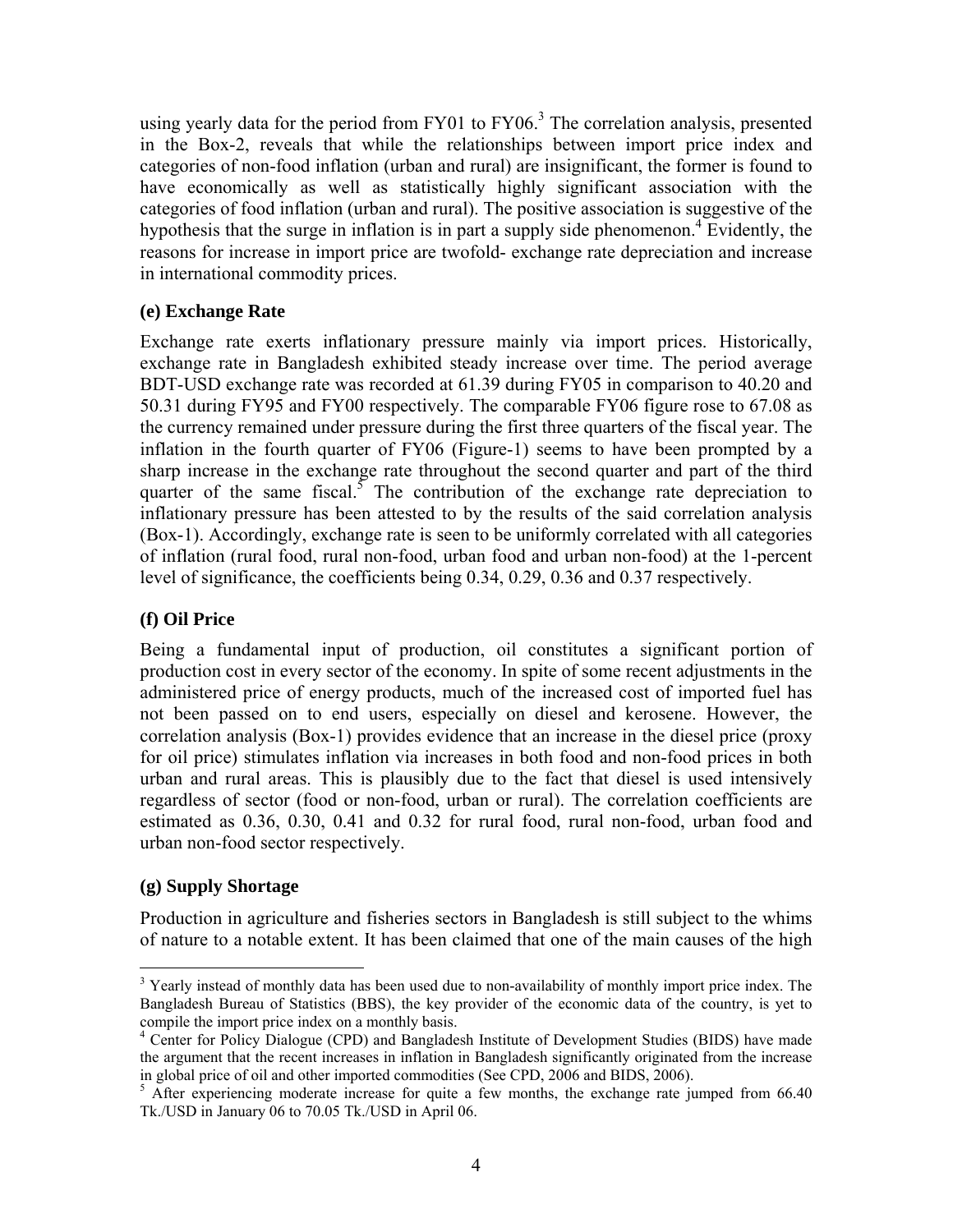food inflation throughout the FY05 was poor harvest of *aus*, *aman* and wheat crops.<sup>6</sup> The yearly production of these three crops went down by 18.12, 14.76 and 22.11 percent respectively in FY05 over the FY04.<sup>7</sup> An instance of price hike due to this fall of production is that the price (per kg) of *aman* rice rose within the range of BDT 16 to 19 in FY05 from the range of BDT 14 to 16 in FY04.

# **(h) Market Syndication**

Unfair cartel among the suppliers might seriously hamper the course of the economy by engendering inflation via the creation of a false supply shortage even during a period of robust growth in production. Such an undesirable event allegedly occurred in FY06 when the food inflation remained high (7.76 percent) in the same fiscal year despite the growth in food production  $(4.49 \text{ percent}^8 \text{ vis-}\hat{\text{a}}\text{-vis} 2.21 \text{ percent in FY05})$ . Monopolistic control of several food items such as sugar, onion, pulses and edible oil by market syndication seems to have led this situation.<sup> $\delta$ </sup> Obviously such manipulation is a type of supply side disturbance.

# **(i) Policy Implications**

The above analysis carries an important signal for the policy makers. In an effort to subdue inflation they have to keep a sharp eye not only on the demand phenomena, but also on the cost behavior in the relevant period. Unfortunately, there is hardly any market oriented policy move on the part of fiscal or monetary authorities that can be taken for checking the cost induced inflation. On the fiscal side, although cutting down of the indirect tax on commodities is often proposed as a remedial measure, it only makes a temporary contribution to reducing inflation. Long term continuation of such policy may cause continuous erosion of the government exchequer. Some also argue in favour of government control on wage increases that are not supported by the corresponding increase in productivity to resist wage-price spiral. In Bangladesh, however, the presence of powerful trade unions tend to render the implementation of such control almost impossible. On a positive note, however, our analysis did not find any noteworthy impact of wage growth on inflation. It is widely recognized, however, that government can effectively use its legal powers to break up the market syndication and thus improve competitiveness of the distribution network.

On the monetary side, in the absence of any direct controlling instrument, Bangladesh Bank can initiate some case specific counter-action. Bangladesh Bank can take over some responsibilities such as monitoring modalities of Letter of Credit (L/C) operation so that market forces determines the exchange rate in a process that remains free from much speculative transactions. One example of a move in this direction is that the Governor of

 $\overline{a}$ 

<sup>6</sup> Bangladesh Bank (2005).

<sup>7</sup> Bangladesh Bank (2005).

<sup>8</sup> Provisional estimate (National Accounts Statistics, May 2006, BBS).

<sup>&</sup>lt;sup>9</sup> A report made by a parliamentary sub-committee of Commerce Ministry mentioned that while the import price after tariff of sugar imported up to March 2006 stood at only BDT 34.56 per kg, the market price of sugar in April 2006 mounted to a record high of BDT 64 per kg implying the existence of market manipulation. According to the same report this episode was played by only 10 importers (the Daily Naya Diganta, 27 November 2006).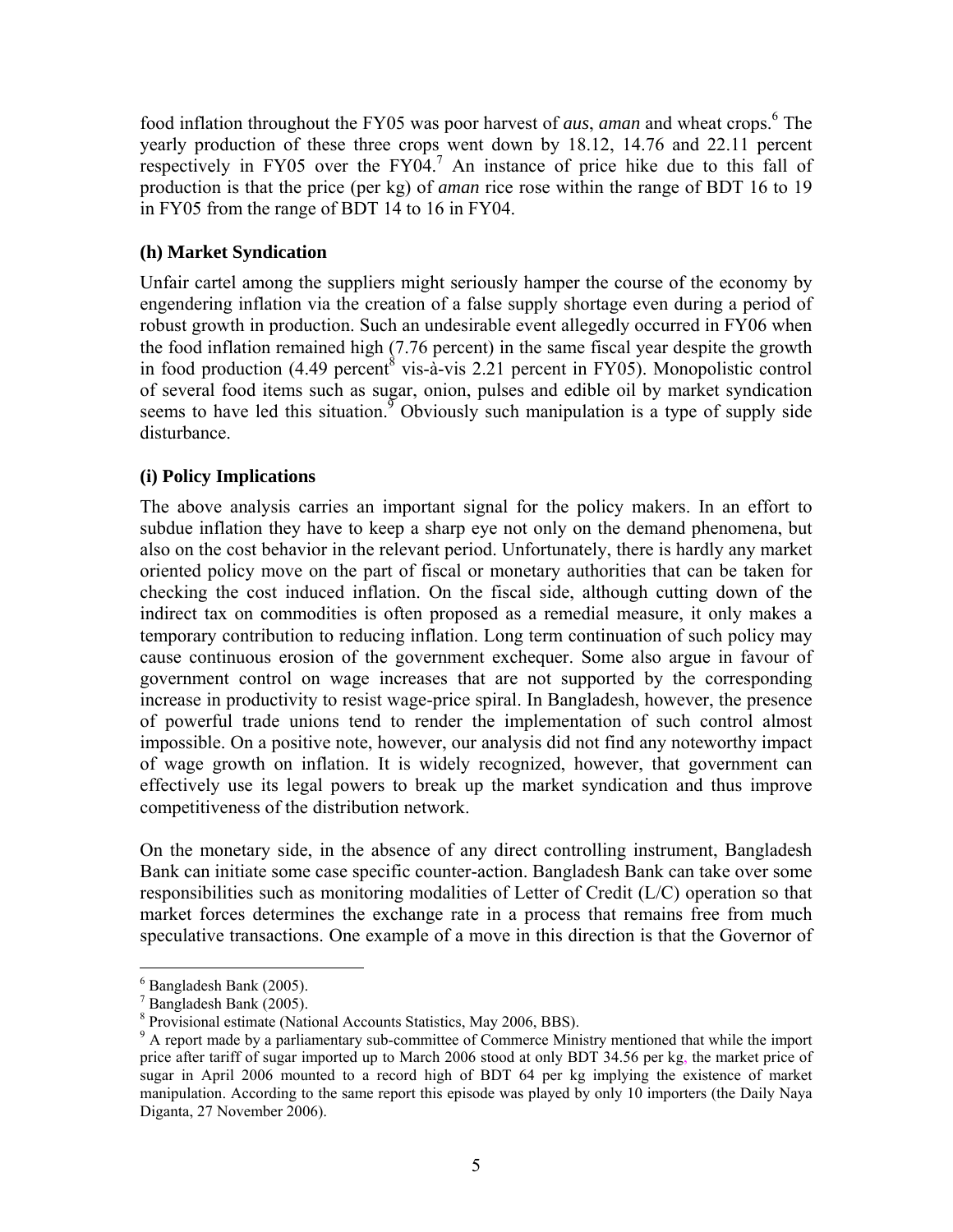Bangladesh Bank, in a recent monthly bankers' meeting, advised the bankers to settle their liabilities against local L/C in foreign exchange through Bangladesh Bank clearing account instead of their *nostro* account. It is estimated that BDT 200 million worth of foreign exchange will be saved if this advice comes into effect. Though indirectly, Bangladesh Bank can also have some influence on market syndication. As an effort to limit the scope of hoarding, Bangladesh Bank has already practiced issuing office orders in which the scheduled banks have been instructed to reduce the duration of loans given against  $L/C$  opened for importing essential consumer goods.<sup>10</sup> While these can redress the situation to an extent, additional coordination may be sought between Bangladesh Bank and the government to formulate a coherent policy framework designed to identify and combat supply side contribution to inflation. This also calls for a comprehensive and deeper empirical analysis of the supply driven inflation phenomenon.

#### **References**

Asian Development Bank (2005), *Quarterly Economic Update,* ADB*.*

- Bangladesh Bank (2005), *Bangladesh Bank Annual Report 2004-05,* Bangladesh Bank.
- Bangladesh Bank (2006), *Economic Trends, Various Issues,* Bangladesh Bank.
- Bangladesh Bureau of Statistics, *National Accounts Statistics, May 2006,* BBS, Ministry of Planning
- Bangladesh Bureau of Statistics, *Monthly Statistical Bulletin*, *Various Issues,* BBS, Ministry of Planning.
- Bangladesh Institute of Development Studies (2006), *Policy Recommendation for National Budget 2006-07: Background Paper,* BIDS.
- Centre for Policy Dialogue (2006), *State of the Bangladesh Economy in FY2006 and Outlook for FY2007,* CPD.
- Ministry of Finance (2006), *Bangladesh Economic Review 2006,* Government of Bangladesh.

The Daily Naya Diganta, 17 November 2006, Dhaka.

Rudiger Dornbush and Stanley Fischer (1994), *Macroeconomics,* McGraw Hill Co..

 $\overline{a}$ 

<sup>10</sup> The Daily *Nayadiganta*, 17 November , 2006.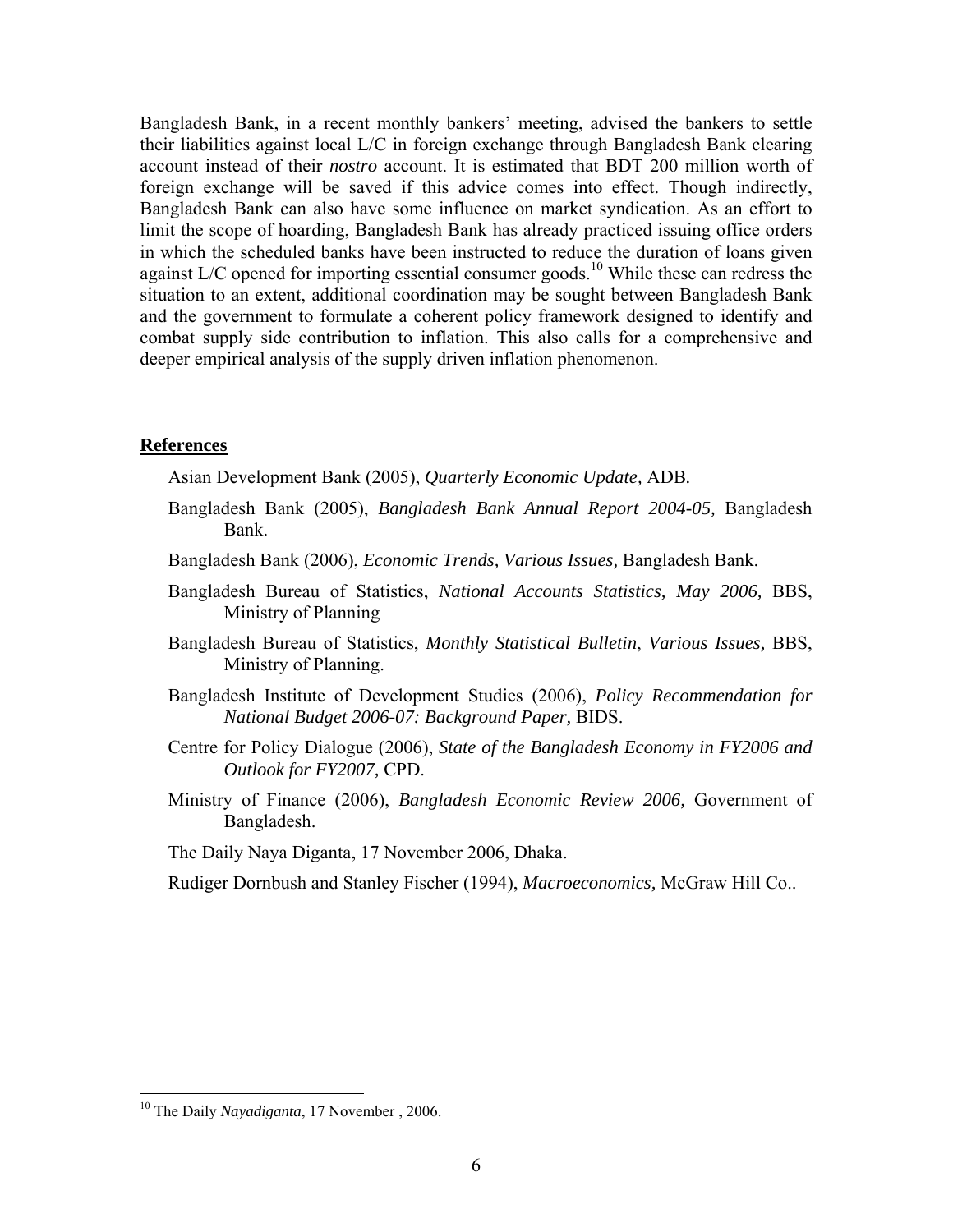#### **Box-1**

#### **Correlation between Cost Variables and Inflation: Bangladesh Case**

The following correlation matrix, showing Pearson correlation coefficients, has been constructed using the monthly data for the period from February '00 to June '06 in order to gauge the strength of the link between cost variables and inflation in Bangladesh. Considering the coefficients and related p-values it can be inferred that the exchange rate and oil price (proxied by diesel price) are both highly associated with inflation of all categories (rural food, rural non-food, urban food and urban non-food) whereas wage rate inflation has significant statistical relationship only with rural food inflation.

|      | rfi       | mfi       | ufi      | unfi     | dp            | <b>Wr1</b> | er   |
|------|-----------|-----------|----------|----------|---------------|------------|------|
| rfi  | 1.00      |           |          |          |               |            |      |
| mfi  | 0.10635   | 1.00      |          |          |               |            |      |
|      | (0.3573)  |           |          |          |               |            |      |
| ufi  | 0.91187   | 0.14234   | 1.00     |          |               |            |      |
|      | (<0.0001) | (0.2169)  |          |          |               |            |      |
| unfi | 0.16932   | 0.73243   | 0.21175  | 1.00     |               |            |      |
|      | (0.1410)  | (<0.0001) | (0.0645) |          |               |            |      |
| dp   | 0.35593   | 0.29966   | 0.41059  | 0.31766  | 1.00          |            |      |
|      | (0.0015)  | (0.0081)  | (0.0002) | (0.0049) |               |            |      |
| wri  | 0.22239   | 0.12586   | 0.00636  | 0.17033  | 0.04495       | 1.00       |      |
|      | (0.0519)  | (0.2754)  | (0.9562) | (0.1386) | (0.6979)      |            |      |
| er   | 0.34864   | 0.29328   | 0.36338  | 0.36569  | 0.94743       | 0.14790    | 1.00 |
|      | (0.0019)  | (0.0096)  | (0.0012) | (0.0011) | $\leq 0.0001$ | (0.1993)   |      |

#### Pearson Correlation Coefficients, N=77

Note: rfi→ rural food inflation

rnfi→ rural non-food inflation

ufi→ urban food inflation

unfi→ urban non-food inflation

ipi→ import price index

Figures in parentheses indicate associated p-values. Bold figures highlight significant estimates.